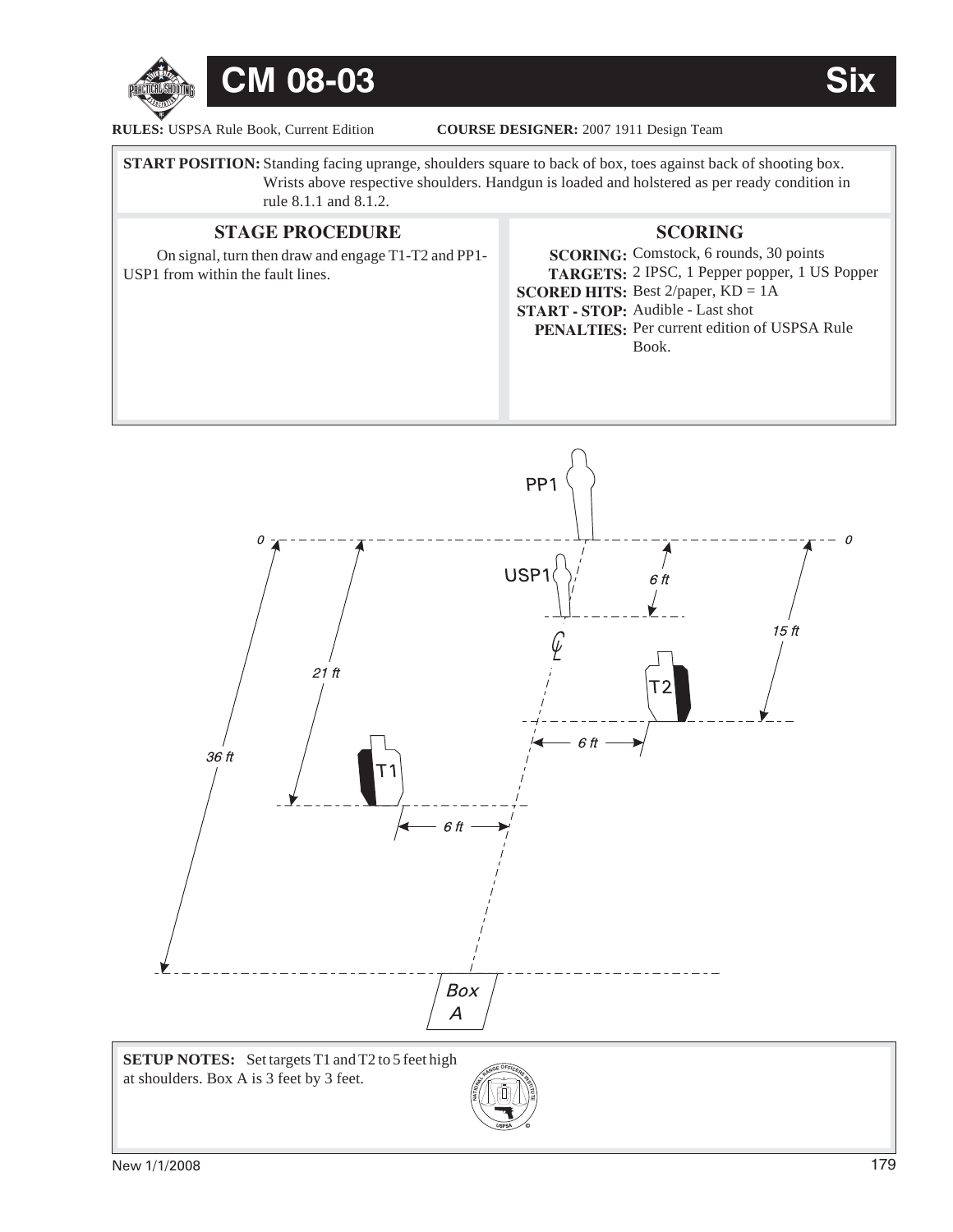

# **CM 99-08 Melody Line**

**RULES:** Practical Shooting Handbook, Latest Edition COURSE DESIGNER: Mike Davis — Modifications by US Design Team

**START POSITION:** Standing in Box A, back to targets, toes of both feet against rear fault line of Box A, both wrists above respective shoulders. Handgun is loaded and holstered as per ready condition in rule 8.1.1 and 8.1.2.

### **STAGE PROCEDURE SCORING**

Upon start signal, turn, then draw and from Box A engage T1-T6 with only one round per target, then make a mandatory reload and from Box A engage T1-T6 with only one round per target.

**SCORING:** Virginia Count, 12 rounds, 60 points **TARGETS:** 6 IPSC **SCORED HITS:** Best 2/paper **START - STOP:** Audible - Last shot PENALTIES: Per current edition USPSA Practical Shooting Handbook. Failure to perform mandatory reload will result in one procedural penalty per shot fired.



SETUP NOTES: Set T1, T3, T4, and T6 to 5 feet high at shoulders. T2 and T5 are set so top of upper A zones are parallel with top of shoulder on adjacent target. Outer non-scoring edges of T1-T2 and T5-T6



butt together. Other targets are spaced two feet apart edge to edge. Shooting box is 3 feet by 3 feet. Hard cover on T3 & T4 is to bottom perforation of lower A zone. Hard cover on T2 & T5 is as shown.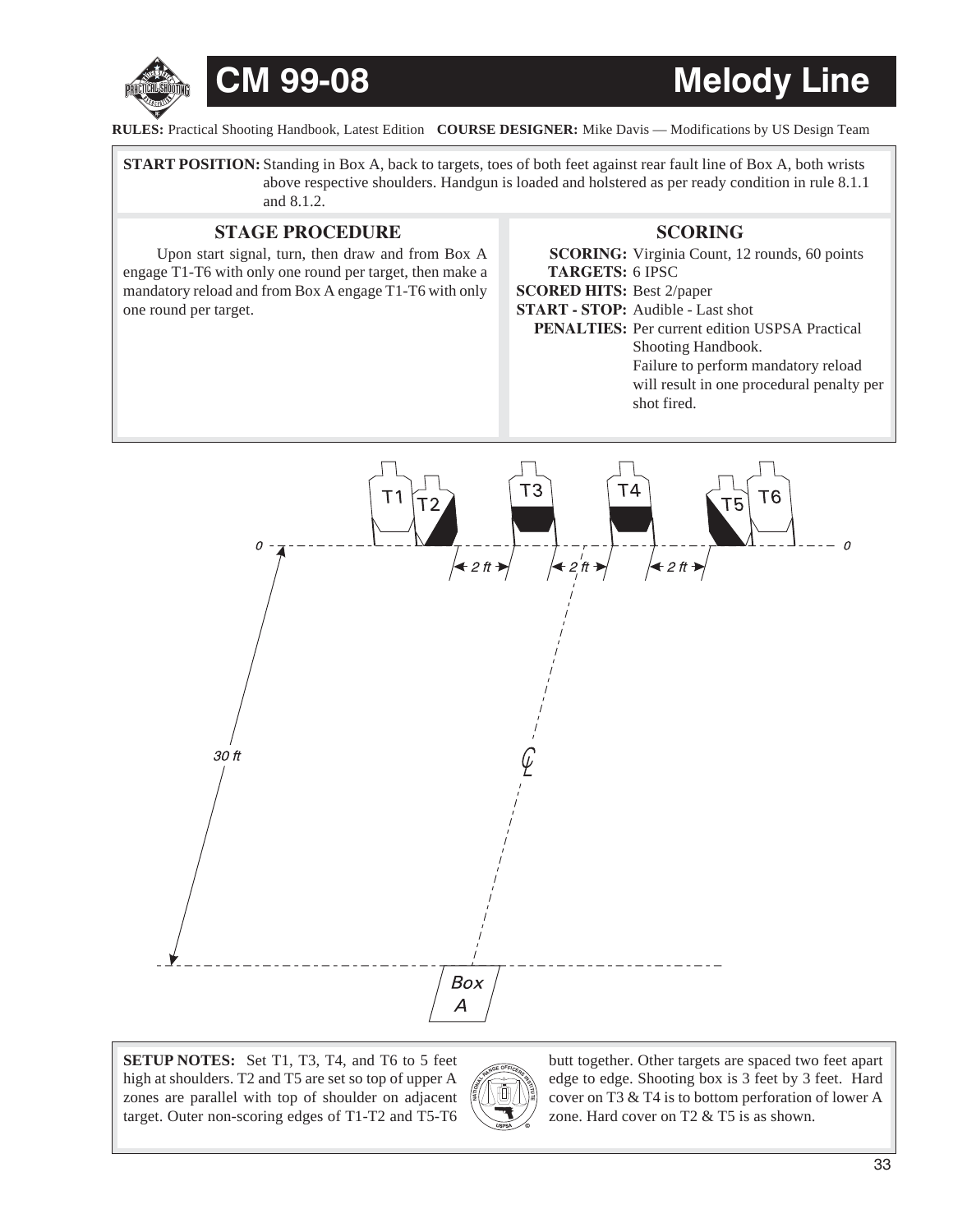



**RULES:** Practical Shooting Handbook, Latest Edition COURSE DESIGNER: Desert Sportsman PS-Mods. by US Design Team

**START POSITION:** Standing in Box A facing barricade with both arms hanging relaxed at sides. Handgun is loaded and holstered as per ready condition in rule 8.1.1 and 8.1.2.

### **STAGE PROCEDURE SCORING**

Upon start signal, from Box A, engage only PP1, PP2, T1, and T2 from left side of barricade, make a mandatory reload, and from Box A, engage only PP3, PP4, T3, and T4 from the right side of barricade.

Competitor may begin on either side of the barricade.

### **SCORING:** Comstock, 12 rounds, 60 points **TARGETS:** 4 IPSC, 4 Pepper poppers **SCORED HITS:** Best 2/paper, KD = 1 A **START - STOP:** Audible - Last shot **PENALTIES:** Per current edition USPSA Practical Shooting Handbook. Failure to perform mandatory reload will result in one procedural penalty for each shot fired.



shoulders.